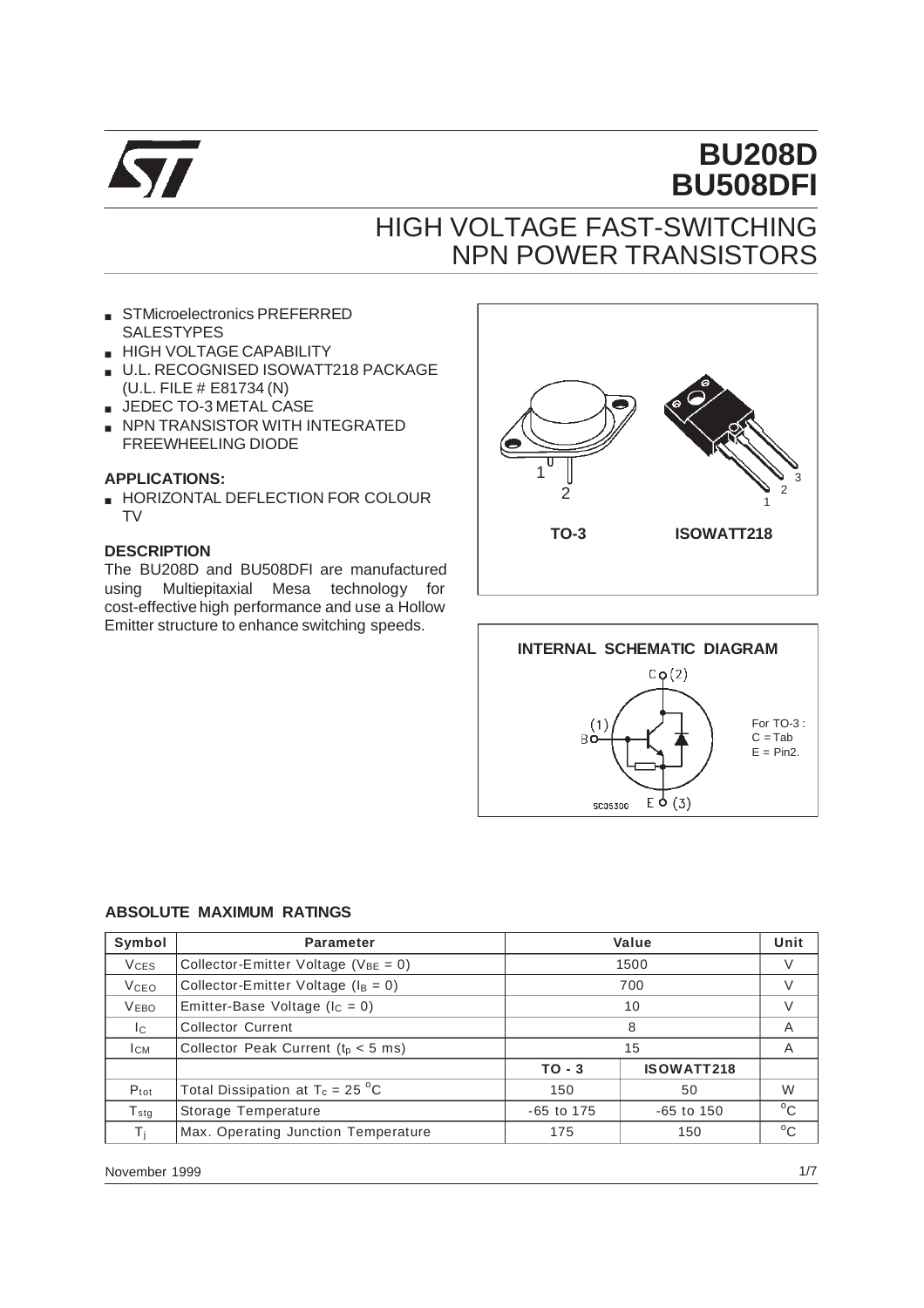### **THERMAL DATA**

|                       |                                        |     | $TO-3$ | ISOWATT218 |               |
|-----------------------|----------------------------------------|-----|--------|------------|---------------|
| K <sub>thj-case</sub> | Thermal<br>Resistance<br>Junction-case | Max |        | ے .        | $\rm ^{o}C/W$ |

### **ELECTRICAL CHARACTERISTICS**  $(T_{\text{case}} = 25 \degree C \text{ unless otherwise specified})$

| Symbol                      | <b>Parameter</b>                                          | <b>Test Conditions</b>                                                                 | Min. | Typ.                  | Max.          | Unit          |
|-----------------------------|-----------------------------------------------------------|----------------------------------------------------------------------------------------|------|-----------------------|---------------|---------------|
| $l$ <sub>CES</sub>          | Collector Cut-off<br>Current ( $V_{BE} = 0$ )             | $V_{CE} = 1500 V$<br>$T_i = 125 °C$<br>$V_{CE} = 1500 V$                               |      |                       | 1<br>2        | mA<br>mA      |
| <b>LEBO</b>                 | <b>Emitter Cut-off Current</b><br>$(I_C = 0)$             | $V_{FB} = 5 V$                                                                         |      |                       | 300           | mA            |
| $V_{\mathsf{CEO(sus)}\ast}$ | Collector-Emitter<br>Sustaining Voltage<br>$(I_B = 0)$    | $c = 100$ m A                                                                          | 700  |                       |               | $\vee$        |
| $VCE(sat)$ *                | Collector-Emitter<br><b>Saturation Voltage</b>            | $c = 4.5 A$<br>$I_B = 2A$                                                              |      |                       | 1             | $\vee$        |
| $V_{BE(sat)}$               | Base-Emitter<br><b>Saturation Voltage</b>                 | $c = 4.5 A$<br>$I_B = 2A$                                                              |      |                       | 1.3           | $\vee$        |
| $t_{\rm s}$<br>tr           | <b>INDUCTIVE LOAD</b><br>Storage Time<br><b>Fall Time</b> | $I_C = 4.5$ A $h_{FE} = 2.5$ V <sub>CC</sub> = 140 V<br>$L_C = 0.9$ mH $L_B = 3 \mu H$ |      | $\overline{7}$<br>550 |               | $\mu$ s<br>ns |
| $V_{\text{F}}$              | Diode Forward Voltage                                     | $F = 4A$                                                                               |      |                       | $\mathcal{P}$ | V             |
| fτ                          | <b>Transition Frequency</b>                               | $I_C = 0.1 A$ $V_{CE} = 5 V$ $f = 5 MHz$                                               |      | 7                     |               | <b>MHz</b>    |

∗ Pulsed: Pulse duration = 300 µs, duty cycle 1.5 %



### Safe Operating Area (TO-3) Safe Operating Area (ISOWATT218)

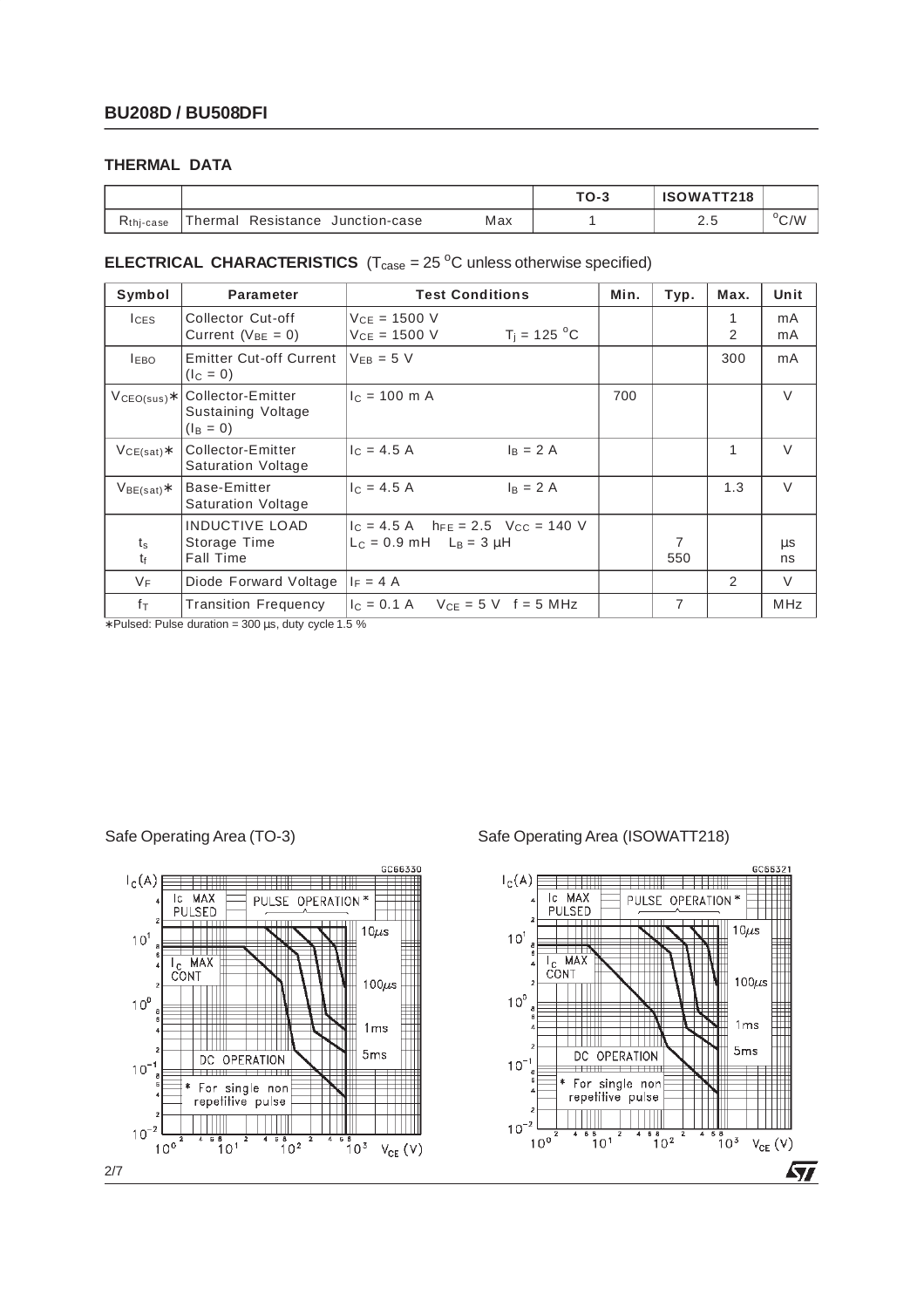### DC Current Gain



Base Emitter Saturation Voltage



Switching Time Inductive Load (see figure 1)



### Collector Emitter Saturation Voltage









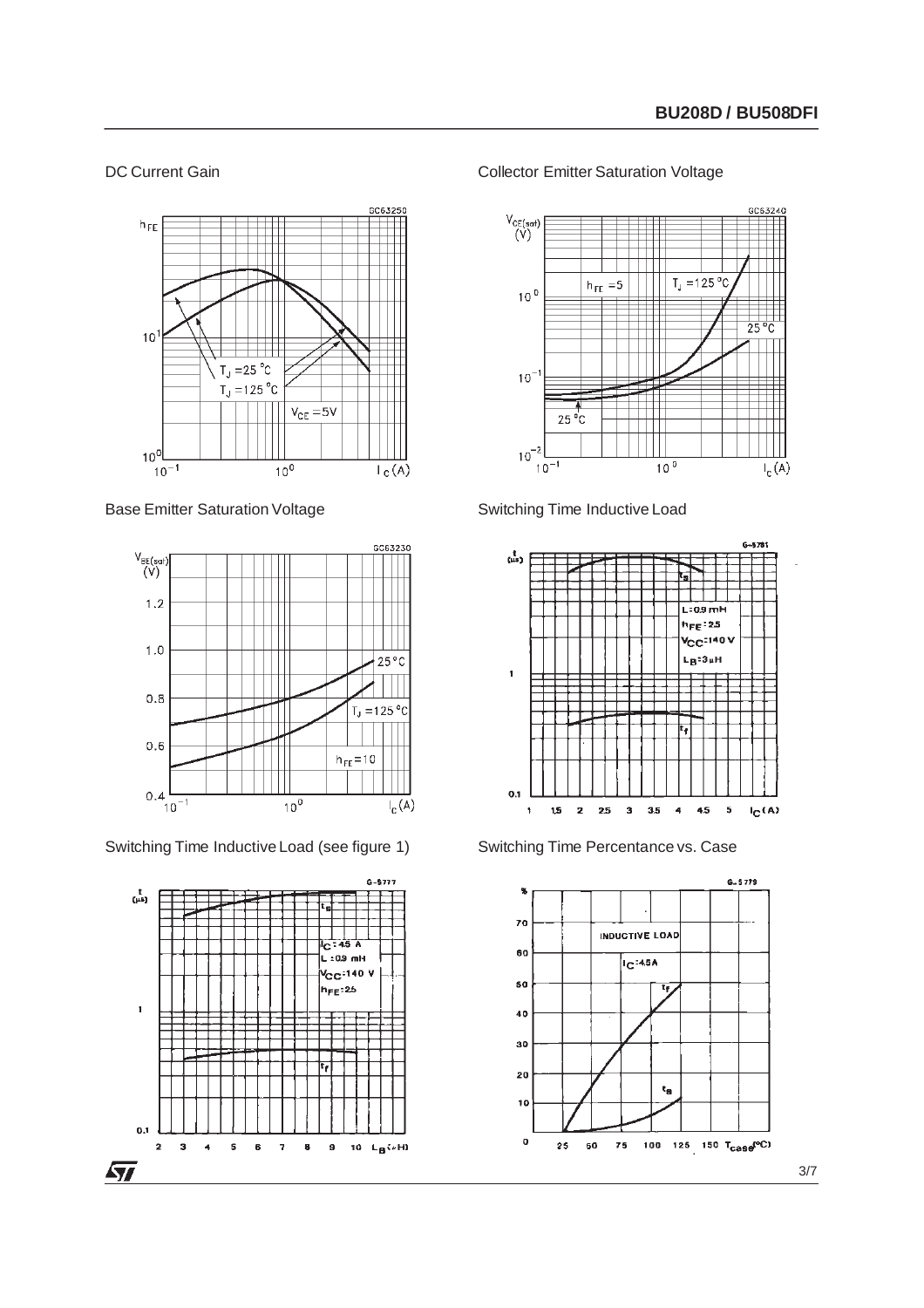## **BU208D / BU508DFI**

**Figure 1:** Inductive Load Switching Test Circuit.

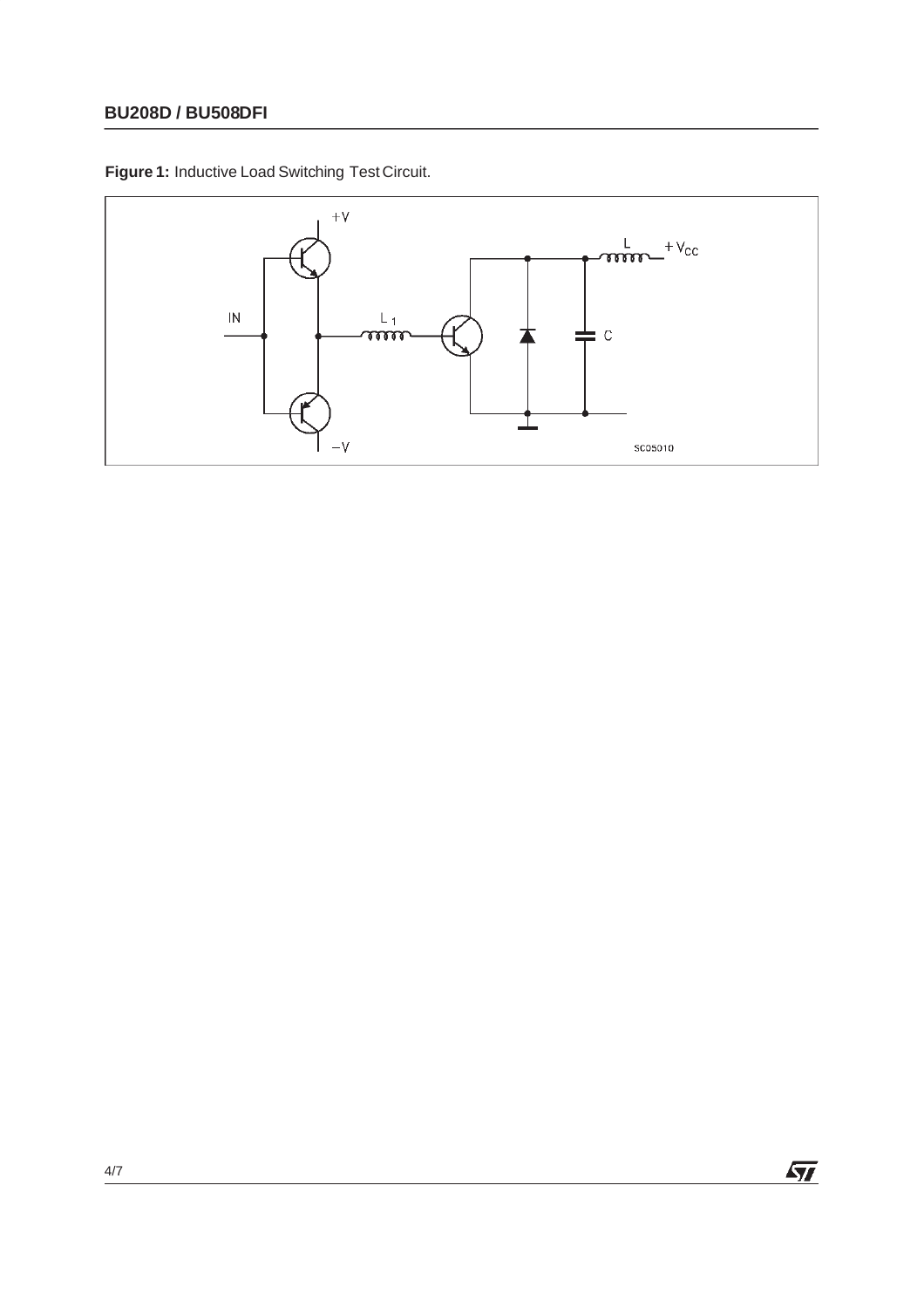| DIM.        | mm    |      |       | inch  |      |       |  |
|-------------|-------|------|-------|-------|------|-------|--|
|             | MIN.  | TYP. | MAX.  | MIN.  | TYP. | MAX.  |  |
| A           | 11.00 |      | 13.10 | 0.433 |      | 0.516 |  |
| $\sf B$     | 0.97  |      | 1.15  | 0.038 |      | 0.045 |  |
| $\mathsf C$ | 1.50  |      | 1.65  | 0.059 |      | 0.065 |  |
| $\mathsf D$ | 8.32  |      | 8.92  | 0.327 |      | 0.351 |  |
| $\mathsf E$ | 19.00 |      | 20.00 | 0.748 |      | 0.787 |  |
| G           | 10.70 |      | 11.10 | 0.421 |      | 0.437 |  |
| ${\sf N}$   | 16.50 |      | 17.20 | 0.649 |      | 0.677 |  |
| $\sf P$     | 25.00 |      | 26.00 | 0.984 |      | 1.023 |  |
| ${\sf R}$   | 4.00  |      | 4.09  | 0.157 |      | 0.161 |  |
| $\cup$      | 38.50 |      | 39.30 | 1.515 |      | 1.547 |  |
| $\vee$      | 30.00 |      | 30.30 | 1.187 |      | 1.193 |  |



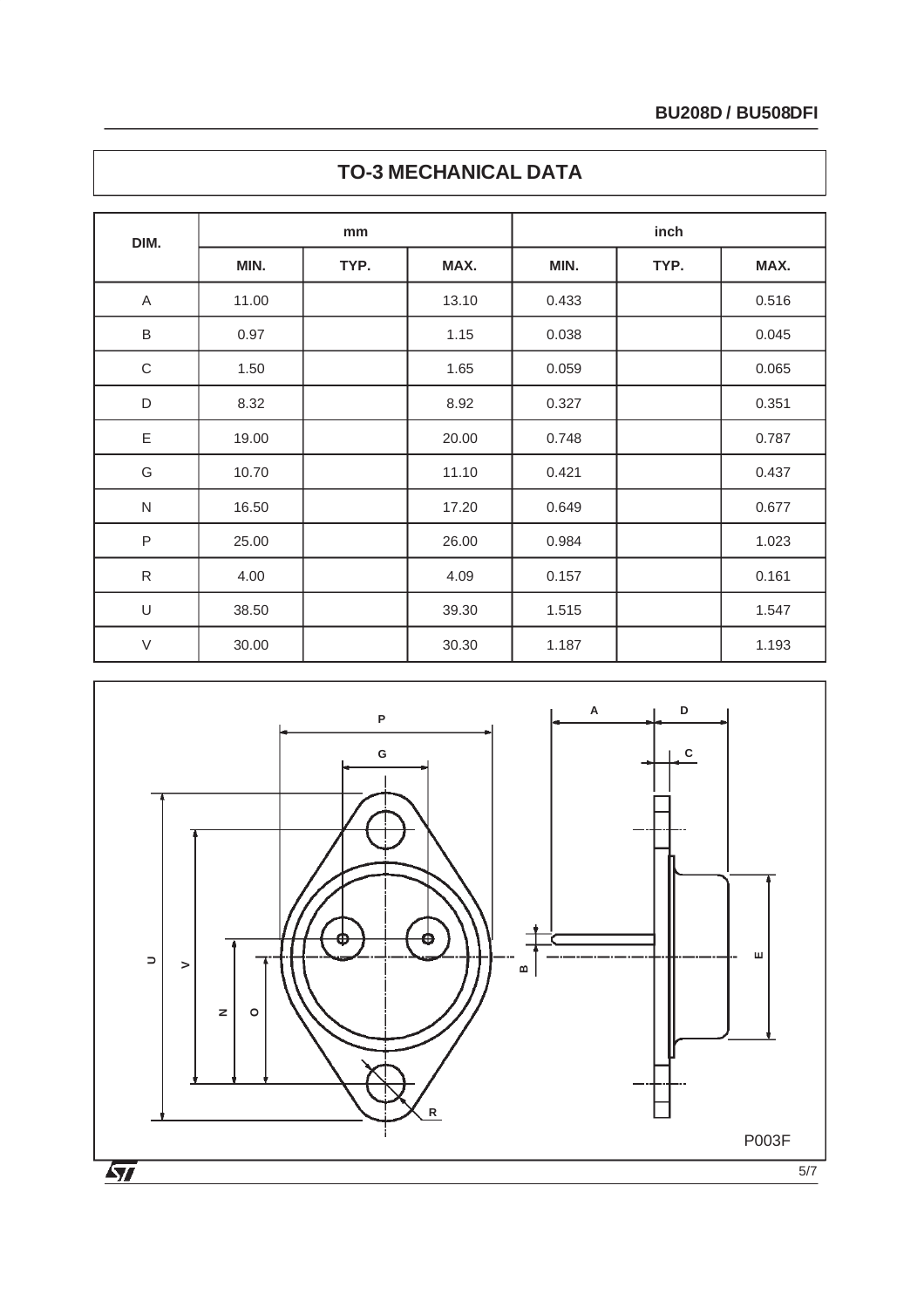## **BU208D / BU508DFI**

| DIM.           | mm    |      |       | inch  |       |       |
|----------------|-------|------|-------|-------|-------|-------|
|                | MIN.  | TYP. | MAX.  | MIN.  | TYP.  | MAX.  |
| A              | 5.35  |      | 5.65  | 0.211 |       | 0.222 |
| C              | 3.30  |      | 3.80  | 0.130 |       | 0.150 |
| D              | 2.90  |      | 3.10  | 0.114 |       | 0.122 |
| D <sub>1</sub> | 1.88  |      | 2.08  | 0.074 |       | 0.082 |
| Ε              | 0.75  |      | 0.95  | 0.030 |       | 0.037 |
| F              | 1.05  |      | 1.25  | 0.041 |       | 0.049 |
| F <sub>2</sub> | 1.50  |      | 1.70  | 0.059 |       | 0.067 |
| F <sub>3</sub> | 1.90  |      | 2.10  | 0.075 |       | 0.083 |
| G              | 10.80 |      | 11.20 | 0.425 |       | 0.441 |
| H              | 15.80 |      | 16.20 | 0.622 |       | 0.638 |
| L              |       | 9    |       |       | 0.354 |       |
| L1             | 20.80 |      | 21.20 | 0.819 |       | 0.835 |
| L2             | 19.10 |      | 19.90 | 0.752 |       | 0.783 |
| L <sub>3</sub> | 22.80 |      | 23.60 | 0.898 |       | 0.929 |
| L4             | 40.50 |      | 42.50 | 1.594 |       | 1.673 |
| L <sub>5</sub> | 4.85  |      | 5.25  | 0.191 |       | 0.207 |
| L <sub>6</sub> | 20.25 |      | 20.75 | 0.797 |       | 0.817 |
| N              | 2.1   |      | 2.3   | 0.083 |       | 0.091 |
| R              |       | 4.6  |       |       | 0.181 |       |
| <b>DIA</b>     | 3.5   |      | 3.7   | 0.138 |       | 0.146 |





 $\sqrt{27}$ 

6/7